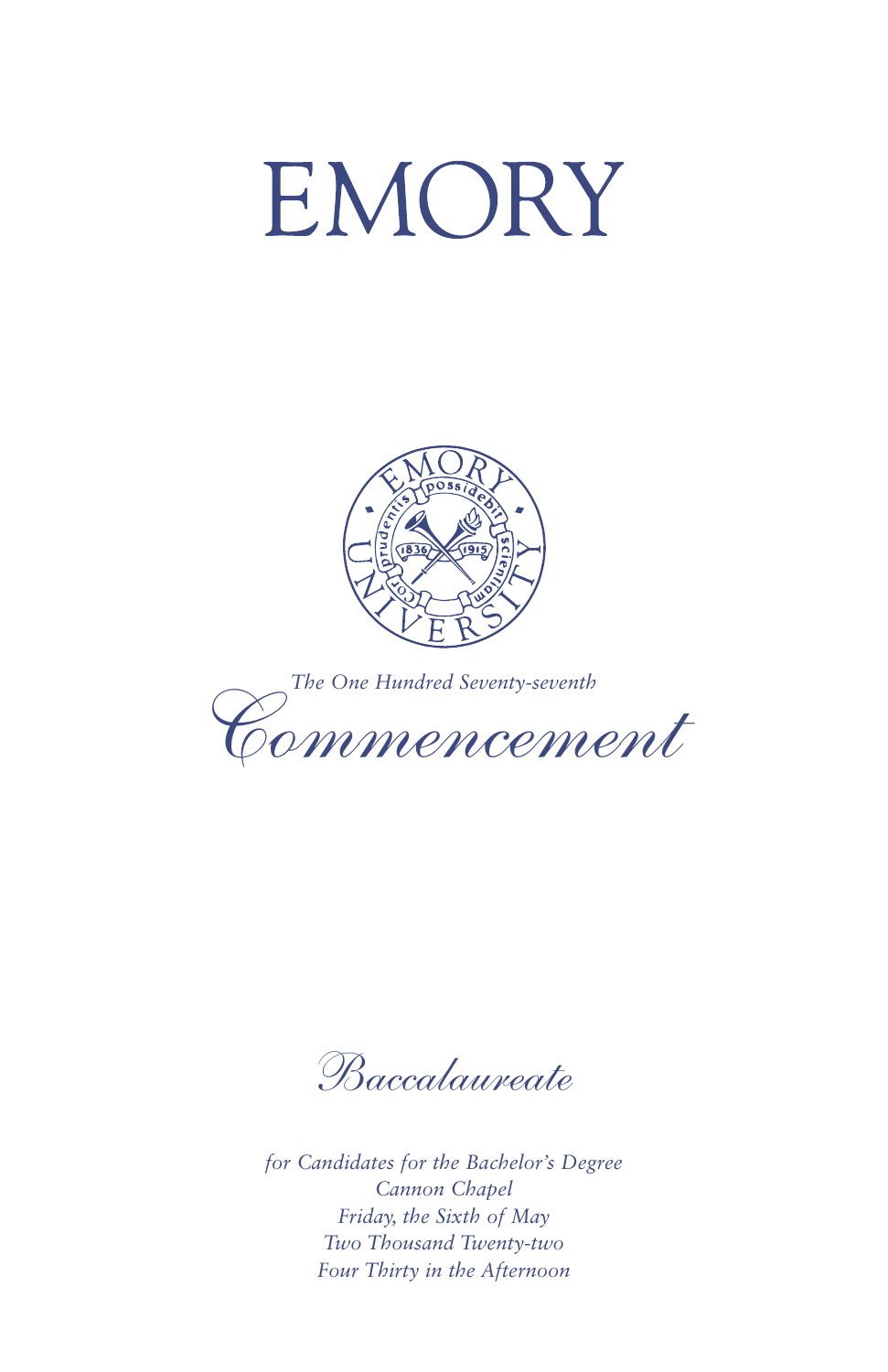# BACCALAUREATE BACCALAUREATE

# Emory University Land Acknowledgment

*Emory University acknowledges the Muscogee (Creek) people who lived, worked, produced knowledge on, and nurtured the land where Emory's Oxford and Atlanta campuses are now located. In 1821, fifteen years before Emory's founding, the Muscogee were forced to relinquish this land. We recognize the sustained oppression, land dispossession, and involuntary removals of the Muscogee and Cherokee peoples from Georgia and the Southeast. Emory seeks to honor the Muscogee Nation and other Indigenous caretakers of this land by humbly seeking knowledge of their histories and committing to respectful stewardship of the land.*

 $*$ 

# **GATHERING MUSIC**

Maury Allums Director of Music, Office of Spiritual and Religious Life

# WORDS OF WELCOME

The Rev. Dr. Gregory W. McGonigle Dean of Religious Life and University Chaplain

#### Greetings from the President

Gregory L. Fenves PRESIDENT OF THE UNIVERSITY

#### Introduction to the Invocations and Reflections

Brahmacharini Shweta Chaitanya Hindu Chaplain

# Invocations from Our Traditions

FROM HINDUISM Parul Sharma 22C

FROM BUDDHISM Meha Srivastava 22C

FROM JUDAISM Eden Medina 20Ox 22C

FROM CHRISTIANITY Grace Gerenday 22C

From Islam Sultan Minhas 22C

# Opening Music

*Morning Has Broken,* Words, Eleanor Farjeon; Music, Gaelic Melody

# Student Reflections

Riya Mehta 22C and Naman Santdasani 22B, Hindu Community

#### FIRST INTERLUDE

*It Don't Have to Change,* John Legend AHANA

# STUDENT REFLECTIONS

Noah Lee 22C, Jewish Community Eliana Namen 22C, Catholic Community

### Time of Remembrance

Maddie Henderson CHRISTIAN CHAPLAIN

#### Second Interlude

*I Was Here,* Beyoncé AHANA

#### Student Reflections

Ahmed Aljohani 22C, Muslim Community Pushkar Shinde 22C, Humanist Community

**THIRD INTERLUDE** 

*Glory,* John Legend AHANA